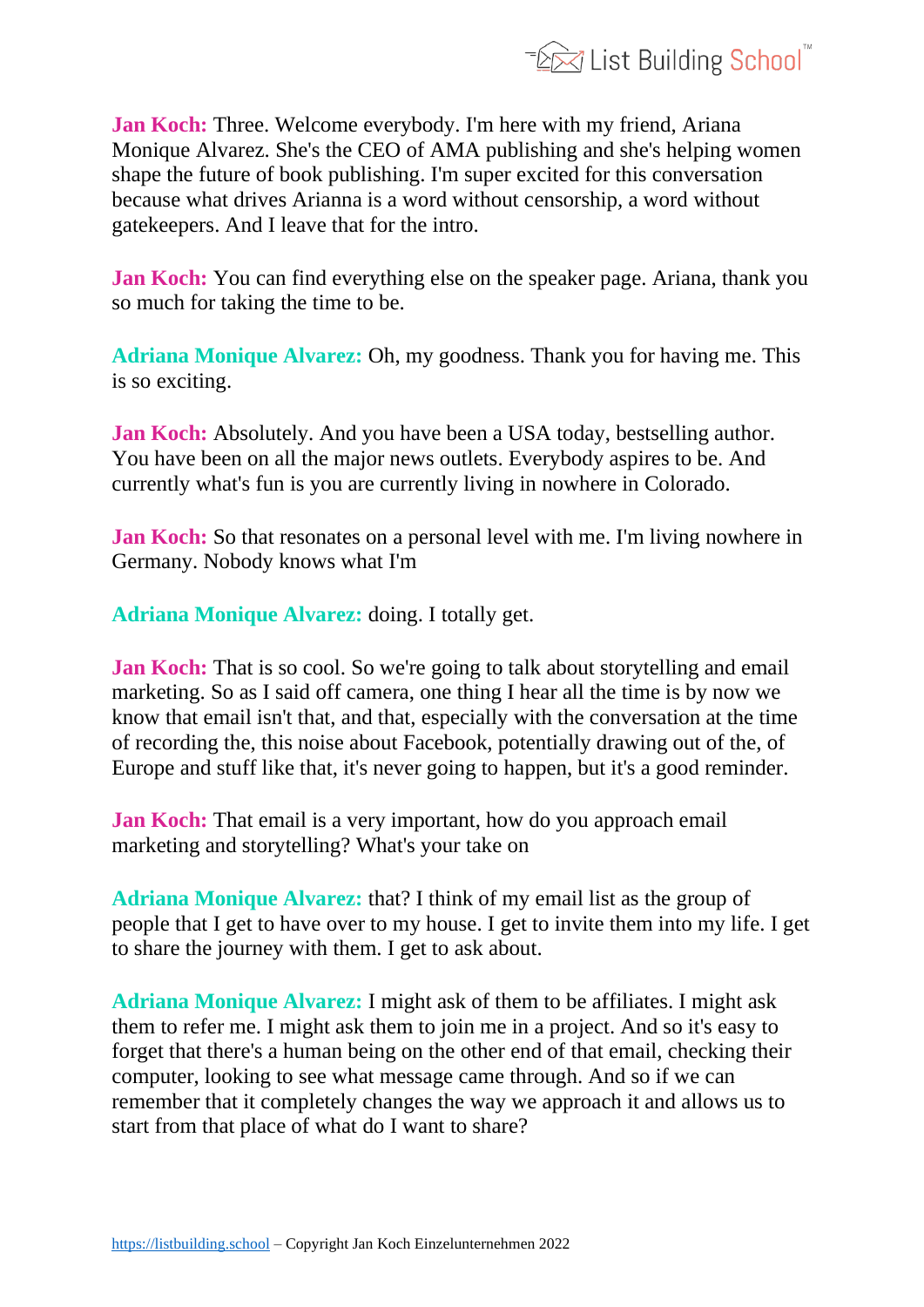

**Adriana Monique Alvarez:** Not do, what do I want to sell now? What do I want to convince them of. Just like a conversation around a dinner table. What can we share with one another? And how can that benefit?

**Jan Koch:** And I love this perspective because as you said of Caroline, so it's not about marketing mumble jumble. It's not about the next fancy copywriting technique that you should try, or the next subject line formula that works like crazy.

**Jan Koch:** And it reminds me of something. I didn't see this coming, but my wife is watching a lot of mommy. Right now. And she's spending most of the time with our 20 month old daughter right now. So it's probably okay. That she's doing that. And. That reminds me of that because all those mummies, they have millions of followers on YouTube filming their everyday life.

**Jan Koch:** And when I get to watch one of those with my wife, I always think like, why would anybody watch that? What's so interesting about that. Some are just complaining all the time and some are just showcasing how much money they're making off of YouTube. As you said that I remembered it's, I'm not the target audience.

**Jan Koch:** So the stories they share from the day-to-day resonate with the people they intend to resonate with.

**Adriana Monique Alvarez:** It's the truth. And when you said, why would people watch this? Why would people engage? It's the same reason people engage and open our emails is because they relate to us. And if at any point. My emails, my messages, and my words that come through are not relatable.

**Adriana Monique Alvarez:** And suddenly I've bought into some online identity that they know is a bunch of BS. I've lost them. The relationship is broke and it's going to be difficult to bring them back into that place of true.

**Jan Koch:** Yeah. So how do we then write our email? It's that let's start in the beginning. How often do you personally email your list?

**Adriana Monique Alvarez:** I don't have a hard and fast rule, but I would say usually it's one to two days a week, sometimes. In December I did 12 days of Christmas and so they got 12 back to back. I have some variety in there, but I definitely believe in consistency, just like when I have a good friend, when I have someone I care about, I regularly stay in touch with them and it's not always an hour conversation, but it could be a short text.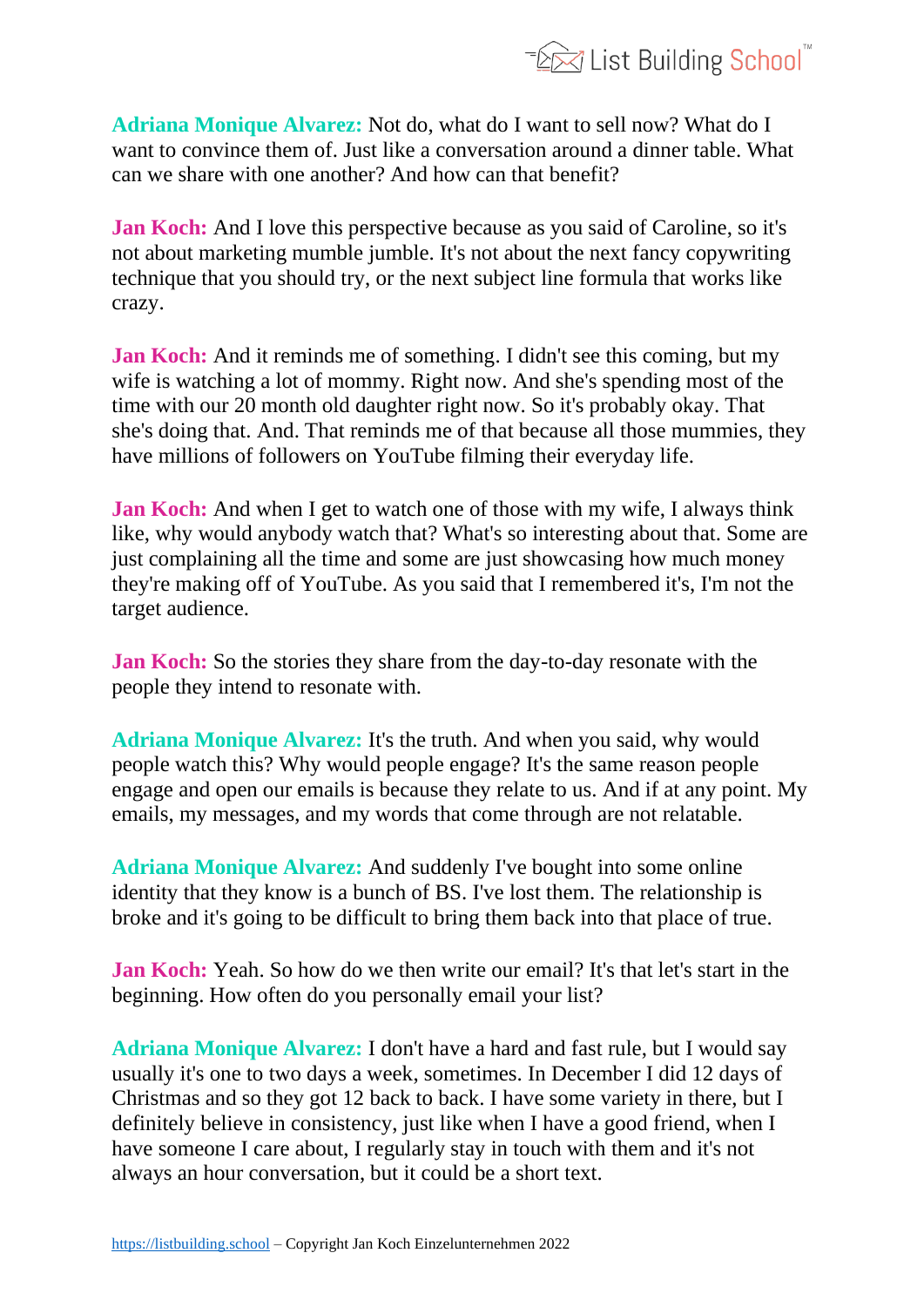

**Adriana Monique Alvarez:** So I just try to keep that in mind as just have those touch points. And the other thing I would say is I don't approach email marketing from a very. Oh, this is strategic. And I've got to do, check off the list and I've got to do 1, 2, 3, because people can feel how forced and artificial that is.

**Adriana Monique Alvarez:** The thing with being online is that our buyers are extremely sick. They can read us, they can fill us. And so my approach is this is number one. It's not just another thing on my to-do list. And I highly recommend if it is that you change your approach. Because if you're like me, if it's just on the to-do list, like I've just got to throw a load of laundry in.

**Adriana Monique Alvarez:** I'm going to make dinner. I'm going to do an email. You just okay, I'm going to get it done. I like to approach it and pause and actually give myself space. So what I do is on Sundays, I actually asked myself what's the most important thing that I want to communicate with the people who have trusted me and who are waiting, who are listening and who are going to open this email, because what I find with any sort of.

**Adriana Monique Alvarez:** The more, I'm able to process it and think it through not from a, just a linear, logical place, but what's in my heart to share what do I want to bring them in for? It actually allows that email to develop more. So that's a process that I do, but it's about actually just making it practical.

**Adriana Monique Alvarez:** Would this make sense if they were sitting across from me? Would I actually say that to you? If we were having tea together and if I. Yeah, and I tossed it

**Jan Koch:** out. I love this. I love this so much because you are removing all the barriers. I've spoken with people who would have answered I know there's this ADA framework with attention, interest, desire.

**Jan Koch:** Action. I know there's problem. Agitate solution. I know there's a bridge and gap framework. And first of all, I think let's be ADA. I didn't have ADA for three weeks, so let's do something with ADA and then. I squeezed some topic into this because I want to use ADA and I know it will convert. And you're just saying why stress about it?

**Jan Koch:** Think about what is important to me right now in this moment, or maybe what happened throughout the week. What is something that is worth sharing that somebody would find entertaining maybe and share that. And I think what would be interesting to get your take on is. It's easy. I think to have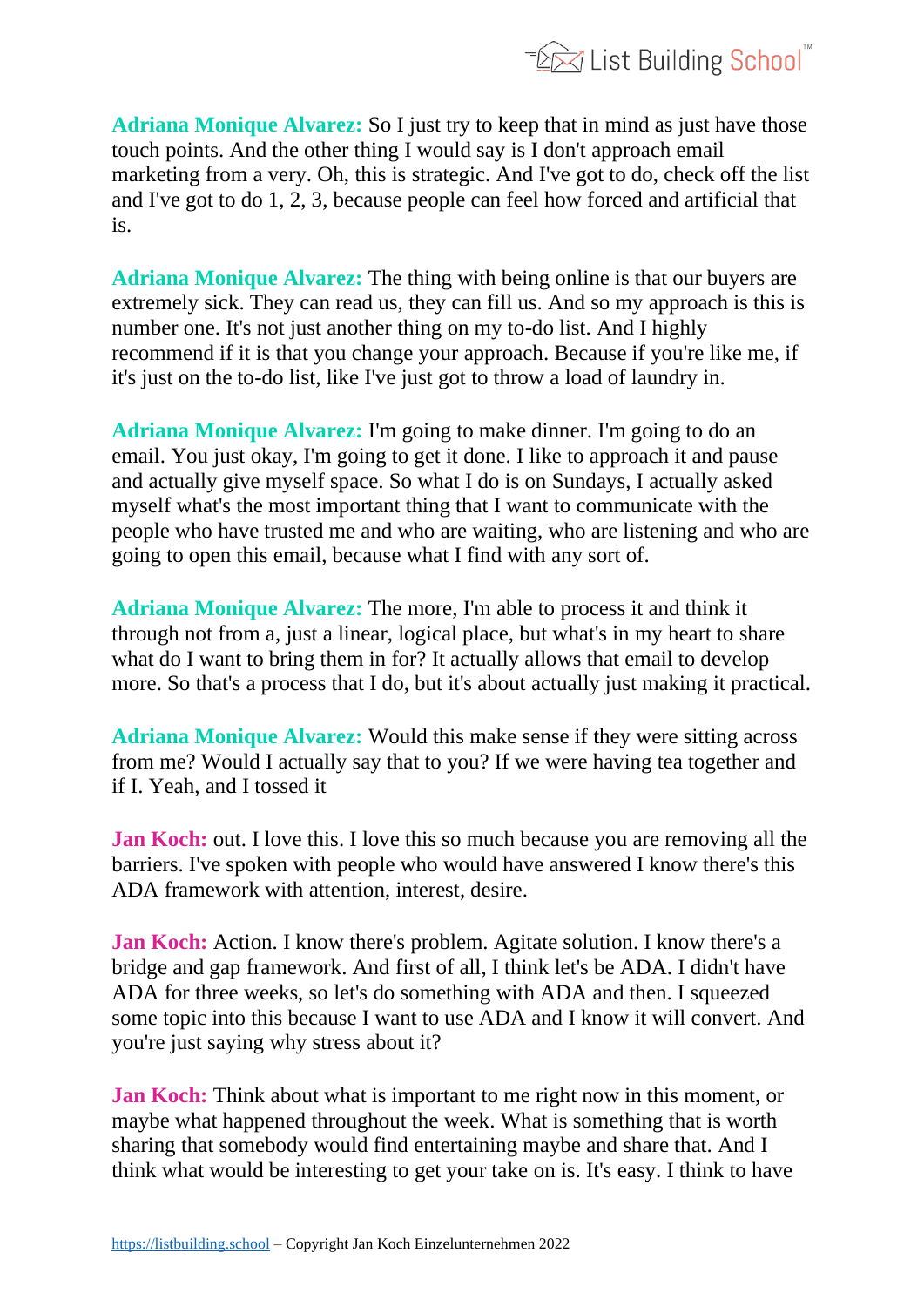

this perspective, when everything's going smoothly and businesses going smoothly and stuff, and you have the routine and doing that, when you put yourself in the shoes of somebody who is under cashflow pressure, for example, who wants to have, or who needs an email that converts.

**Jan Koch:** Obviously that's the time where we write the most with the worst emails through. What advice would you give somebody in that situation?

**Adriana Monique Alvarez:** This is a really good question and a wonderful point. And I would say the more stress you feel in your business, the more you feel like you need a sale, you need a payment notification to come through.

**Adriana Monique Alvarez:** The more you have to relax. And I know this is that feels like an impossible scenario, but people can feel everything we're feeling, whether or not they know what's going on specifically, they can feel it and desperation. It repels faster than anything. And so one of the things I did when we first started out, because I've been there, right?

**Adriana Monique Alvarez:** We started our business right after the real estate market crashed. It was 2009. Everyone was anything but optimistic. And I would go to chamber events and BNI events, and everyone was complaining and talking about the economy and they'd lost their home and bankruptcy. And. And I was selling high end packages.

**Adriana Monique Alvarez:** Okay. And so every time I'd walk in I had to make a decision about who I was going to be. And when we realized that we can decide who we're going to be in this moment, regardless of our circumstances, regardless of what's happening outside of us, if I cannot determine what's happening inside of.

**Adriana Monique Alvarez:** Entrepreneurship is going to be more than just a series of ups and downs. It will sink us. And so that's what I would say is come back to who you really are. Come back to why you're doing this, why you're passionate, what you love and actually ask yourself, how can I be of service? How can I be a blessing today instead of how can I get a sale?

**Adriana Monique Alvarez:** Because that's going to be a much better approach and people with.

**Jan Koch:** I love this so much. It resonates with what I'm doing with my Facebook marketing right now. And sometimes I put what I post on Facebook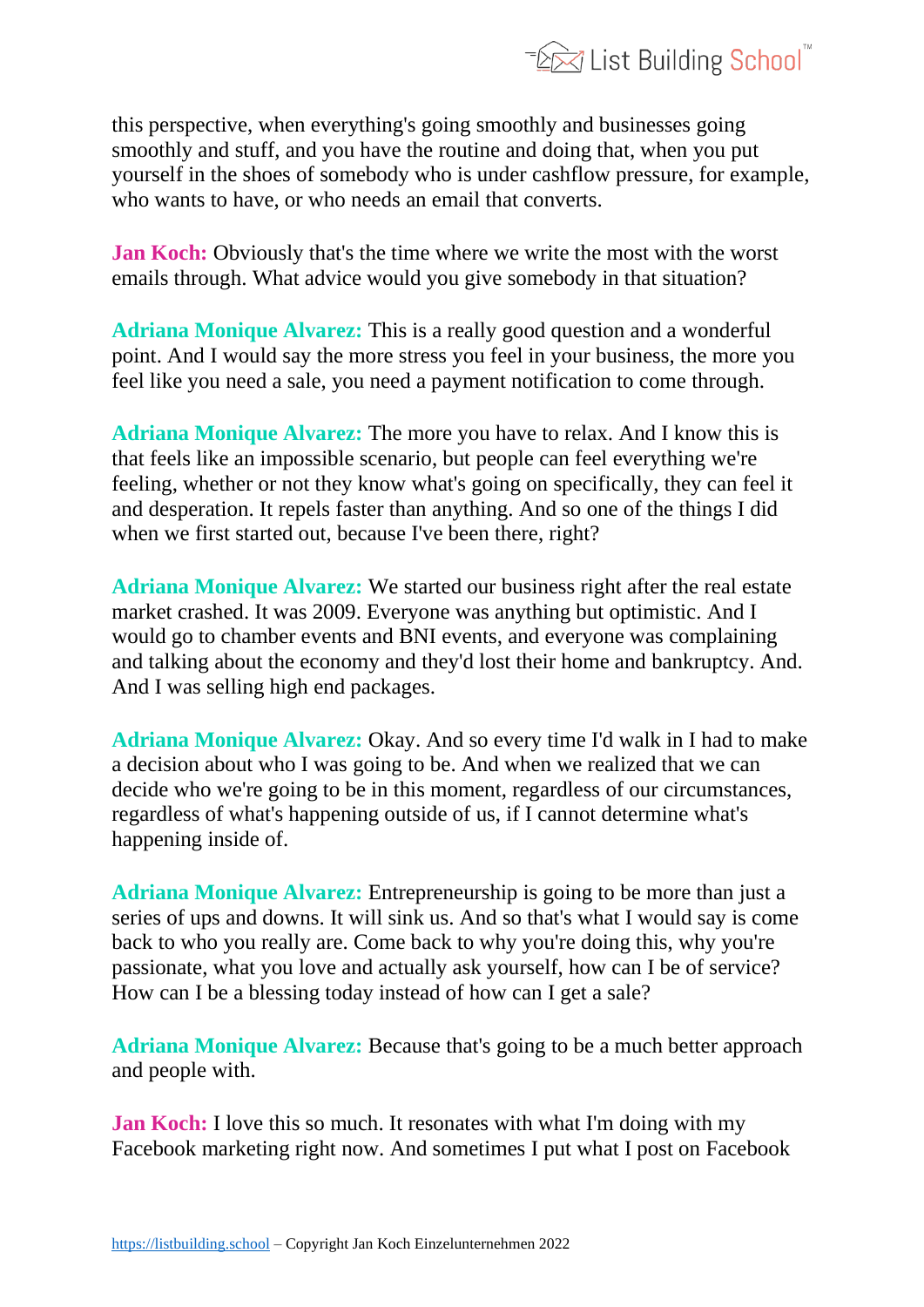

goes into an email as well. And essentially I've joined the traffic and funnels program in December last year to scale VSM.

**Jan Koch:** And one thing they are big about is being of service and just engaging with your community wherever they hang out. And helping answering questions, listening, paying attention. And by doing that, you start conversations and if it's the right fit, you sell them on the course or something like that. And if it's not the right fit, you still help them.

**Jan Koch:** And I love this so much because I've been in a similar city

**Jan Koch:** and being able to detect. Your personal value statement. It's probably the most important skill to have as an entrepreneur digressing from in marketing, but it's also the opposite is what happens when you have seven start neglecting your email list because you don't need it anymore because you're done.

**Jan Koch:** Like you have 9 million in the bank. You don't need to work ever again. Do you still care about the people on your email list? I think that's a great balance that we need to strike.

**Adriana Monique Alvarez:** It really is because the minute we forget why we got to where we are, the minute I forget that I'm going to do something that will jeopardize that relationship and that can never happen.

**Adriana Monique Alvarez:** Relationships, like you said, are the core of it. And I think you're absolutely right. If we. Continuously ask how we can be of service. My husband and I were talking about this morning, when we're continuously in conversation. This is also why on most of my emails, I will ask them to reply and answer something, share something with me because I actually want it to be a conversation.

**Adriana Monique Alvarez:** I don't want it to be me talking at people, but when I'm in constant conversation, they tell me what they want. They tell me what they need, and then I provide it. And it's not me creating something in a vacuum. Insisting or hoping and praying that they want it. We know because we've been on the journey together.

**Adriana Monique Alvarez:** We've been talking about it. I've been watching and listening. And I think that this is the key too, is if you want to have the easiest sales ever listen to your audience, and if you're not constantly around them, put yourself in front of them, create conversations and figure out what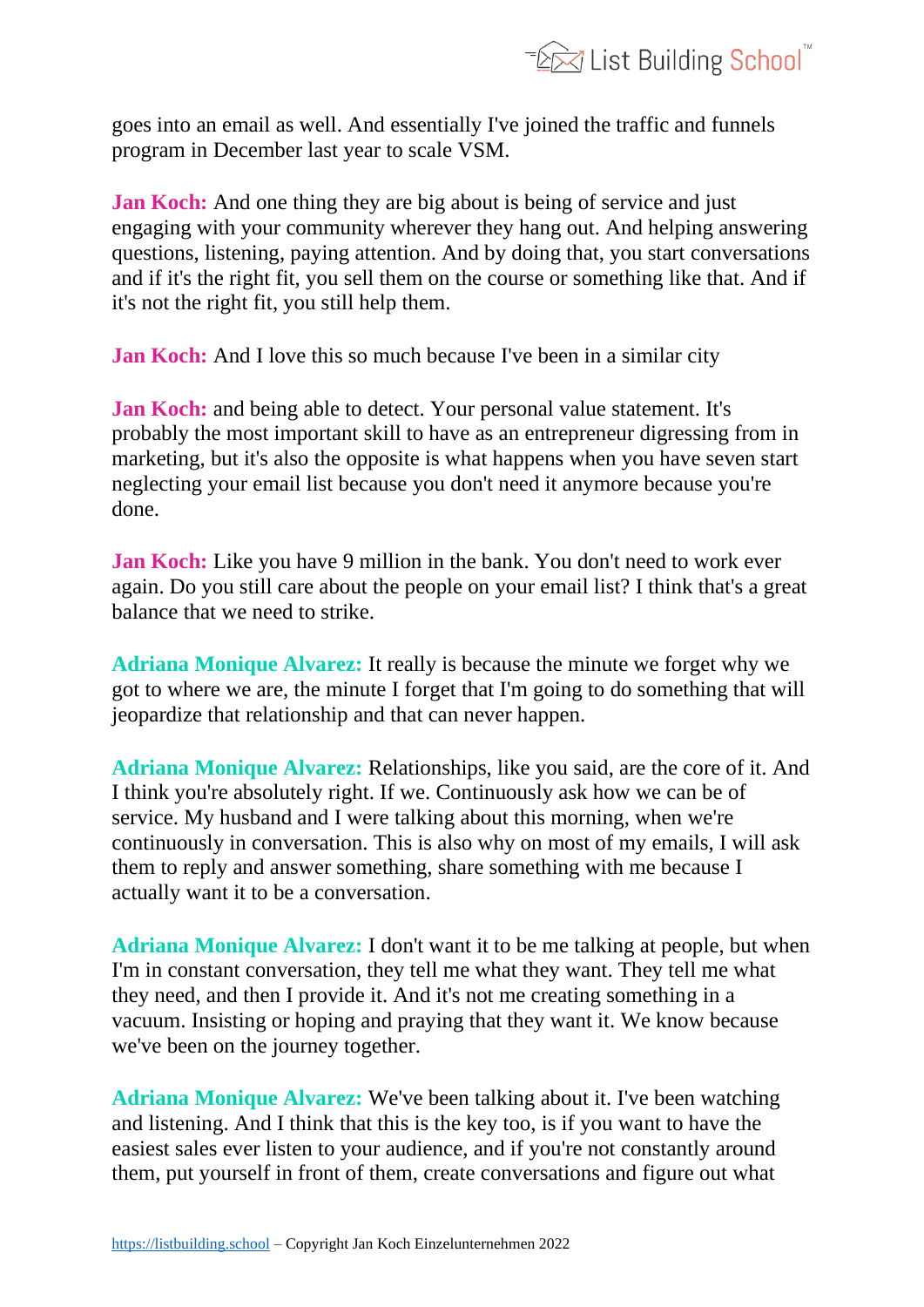

they want and need, because then when you present it, they're going to take you off.

**Adriana Monique Alvarez:** And this is where you want to be.

**Jan Koch:** Yep. 100%. It's exactly what I'm doing right now. You're preaching to my heart right now. So let's get a bit more technical when it comes to writing those emails. You said you set aside time for it. You block out distractions so that you're getting into the right mind space.

**Jan Koch:** And that you're coming from the right perspective. Now. How do you structure your emits? Is this just like telling a story and then whether there's a CTA or not, doesn't matter a call to action doesn't matter or not, or are you a little bit strategic in that? I want to train people to reply to me.

**Jan Koch:** I want to train people to click on links to me.

**Adriana Monique Alvarez:** I would say it's probably a mix. So when I sit down and think about the message I want to share. I don't mix strategy in that I stayed pure heart. This is what I want to say. And I say it as true to me as I can. So it's my voice. And this is why I don't have other people write my emails.

**Adriana Monique Alvarez:** It's my voice. And then when I have written that email and I can say, What would I like them to do? Or how would I like us to be closer and what could create that? So some of my emails, there's no call to action in terms of a purchase, a registration or a signup, but there might be a call to action.

**Adriana Monique Alvarez:** If it's something like, if you're with me hit reply, or if you've had a similar experience, or if you'd like to hear more about X, Y, and Z, just press reply and let me know. Sometimes what I do as well as I'll create a free event. So toward the end of last year, I did a, an event called stir the dream.

**Adriana Monique Alvarez:** And I just wanted to help people like let go of the goal setting and the achieving, because we know how to do that as. Yeah, we're type a personalities. Most of us we're overachievers. We know how to set goals were driven all the time. And I just wanted to go back into the dream, why we're doing this, why we do the crazy things we do.

**Adriana Monique Alvarez:** And so I just had that as my call to action. Come join me. Let's go back to the dream and hang out. So I do a mix, but the main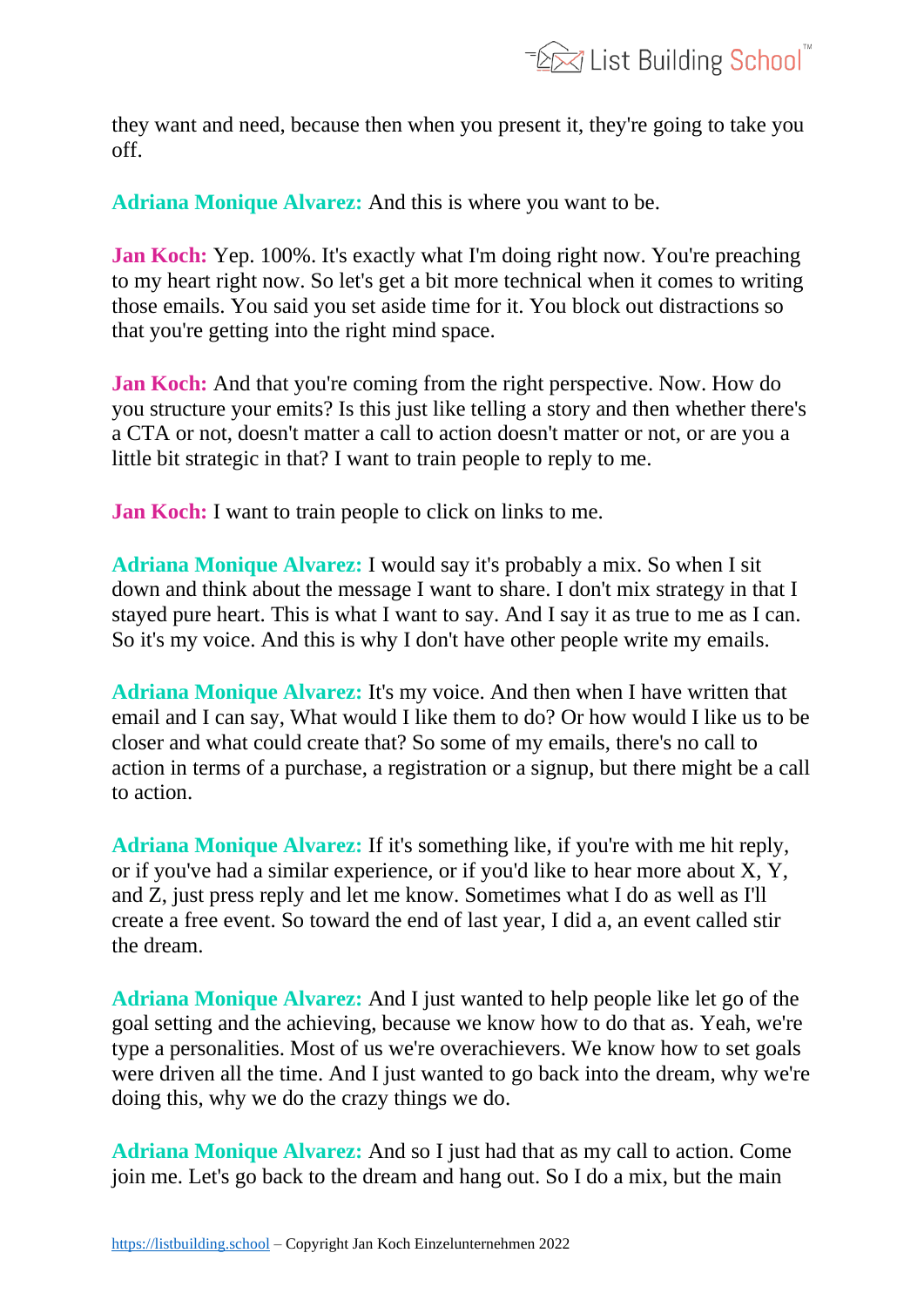

thing is I don't want there to be a disconnect. Like I said, I want there to be a conversation. And I don't want to train my audience to sit there and do nothing. I want them to do something, even if they unsubscribe that is a, an acceptable action for me.

**Adriana Monique Alvarez:** I want their engagement. I want their participation because without their participation, I don't have a successful business.

**Jan Koch:** Yeah. Probably the best advice you can give to people watching this. There are tons of trainings on email marketing, and most of them will tell you have one link in every single email so that your click through rate goes up, have one call to action, to book a strategy session with you or to book a sales call with you.

**Jan Koch:** And every email. And I have that in the footer of every email. There's for people who aren't enrolled, there's a link. Let's have a call. If you want to learn more about summits. The same thing in the footer. It's not in the actual email body. It's not distracting from what I'm writing about in that moment.

**Jan Koch:** And then for the content, you are not forcing the link in if it doesn't fit. So it's all about, I love this. It's all about the human connection. And as you said, if we don't connect, we don't have.

**Adriana Monique Alvarez:** We don't and this is the thing I always tell my clients is never take the humanity out of your business.

**Adriana Monique Alvarez:** The minute it is sterile and slick and perfect and strategic at every single turn. We've lost the soul, we've lost the humanity where we're not marketing to robots where. We're human and we crave connection and relationship. And I just want to say something too, because sometimes people are afraid to send emails that don't seem like they have anything to do with their business.

**Adriana Monique Alvarez:** Why would anyone care about this story? That at this moment I had with my child or in nature or something that I, I have a personal value and appreciation for, but I want to point out the minute I knew I wanted to work with you was the minute you sent an email that had nothing to do with this.

**Jan Koch:** Do you remember what you made it is? I need to write,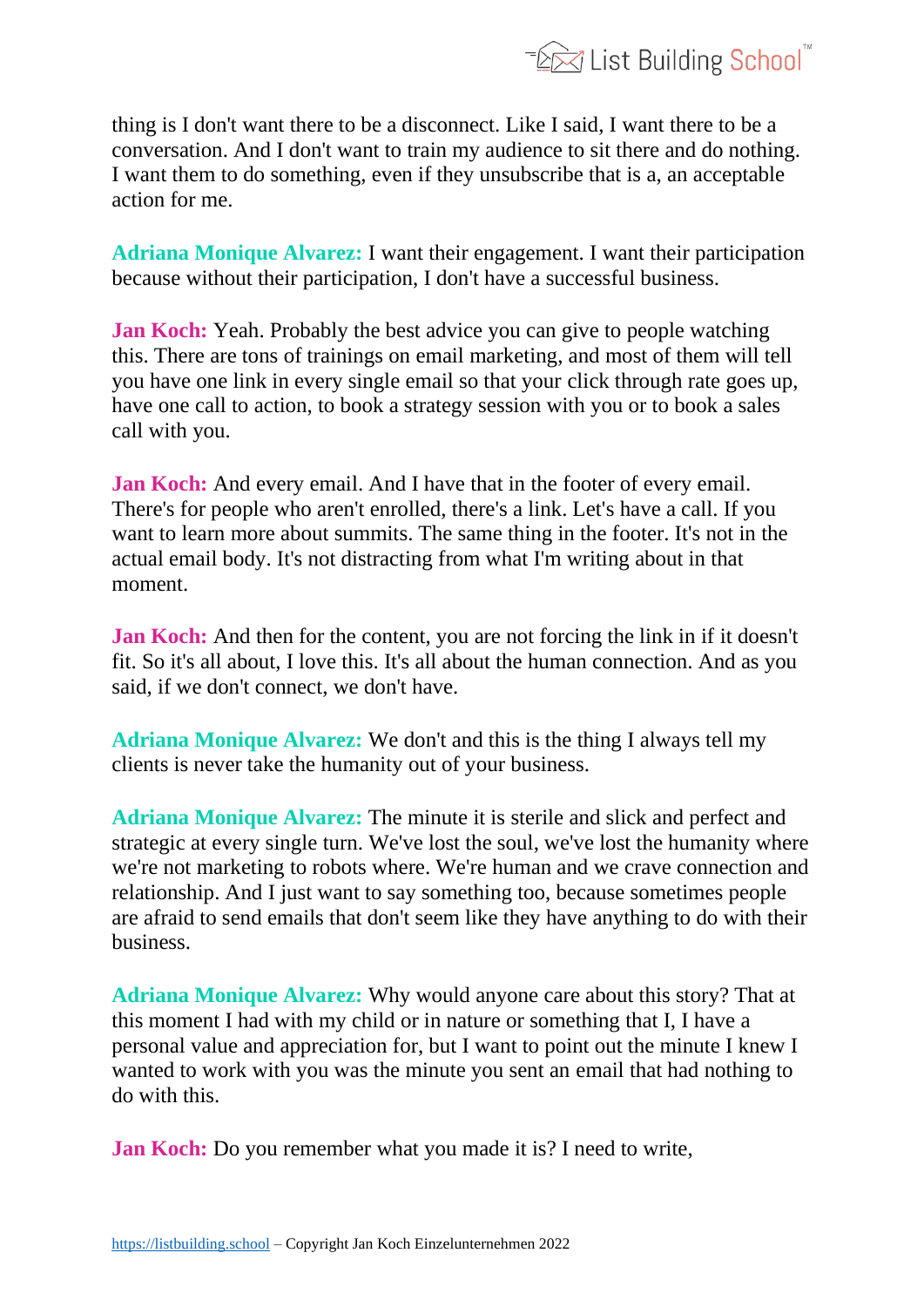

**Adriana Monique Alvarez:** oh, I remember the exact email and this is what I want people to remember is when you share your heart and you have a strong point of view and you're willing to use your voice, it's going to allow people to go with. Yeah,

**Jan Koch:** I have a gut feeling of what email that was.

**Jan Koch:** Yeah.

**Adriana Monique Alvarez:** And this allows people to know who we are as human beings, as husbands and wives and fathers and mothers and brothers and sisters and daughters and sons. And this is needed in our society right now, more than ever

**Jan Koch:** more than. Yeah. And to frame that, to not leave people hanging that email that you mentioned, but I'm not going to go into the details because that would steer up a beast of a conversation.

**Jan Koch:** But essentially the email took me like two days to write. I wasn't sure if I was going to write it or not, because I knew I was taking a very, I don't want to say controversial point in the end of made sense to write that email. It was common human sense, but it's not a conversation that was easy to be had.

**Jan Koch:** And I think. Now that you're saying this I've little bit lost touch with that, and I need to bring it back more. So thank you for the reminder for this and the principle that anybody watching the session now can copy us. Think about what values you stand for, what going on in your channel ecosystem, world platform.

**Jan Koch:** However you want to call this in your space that goes against that. And speak up against it and it doesn't have to be controversial. You don't have to be passive aggressive, come from a loving perspective and just share your opinion. And that email had by far, like it's not even close the most engagement and I'm writing an email every single day.

**Jan Koch:** And it was like with the inflated open rates, it was like 55% open rate or something like that. And I got 70 80 responses. Wow.

**Adriana Monique Alvarez:** Yeah. Yeah. It's very telling, and this is the thing too, is for me, I don't even have to agree with someone who approaches a conversation or an email like this. I can respect the courage it takes to open the conversation to share that.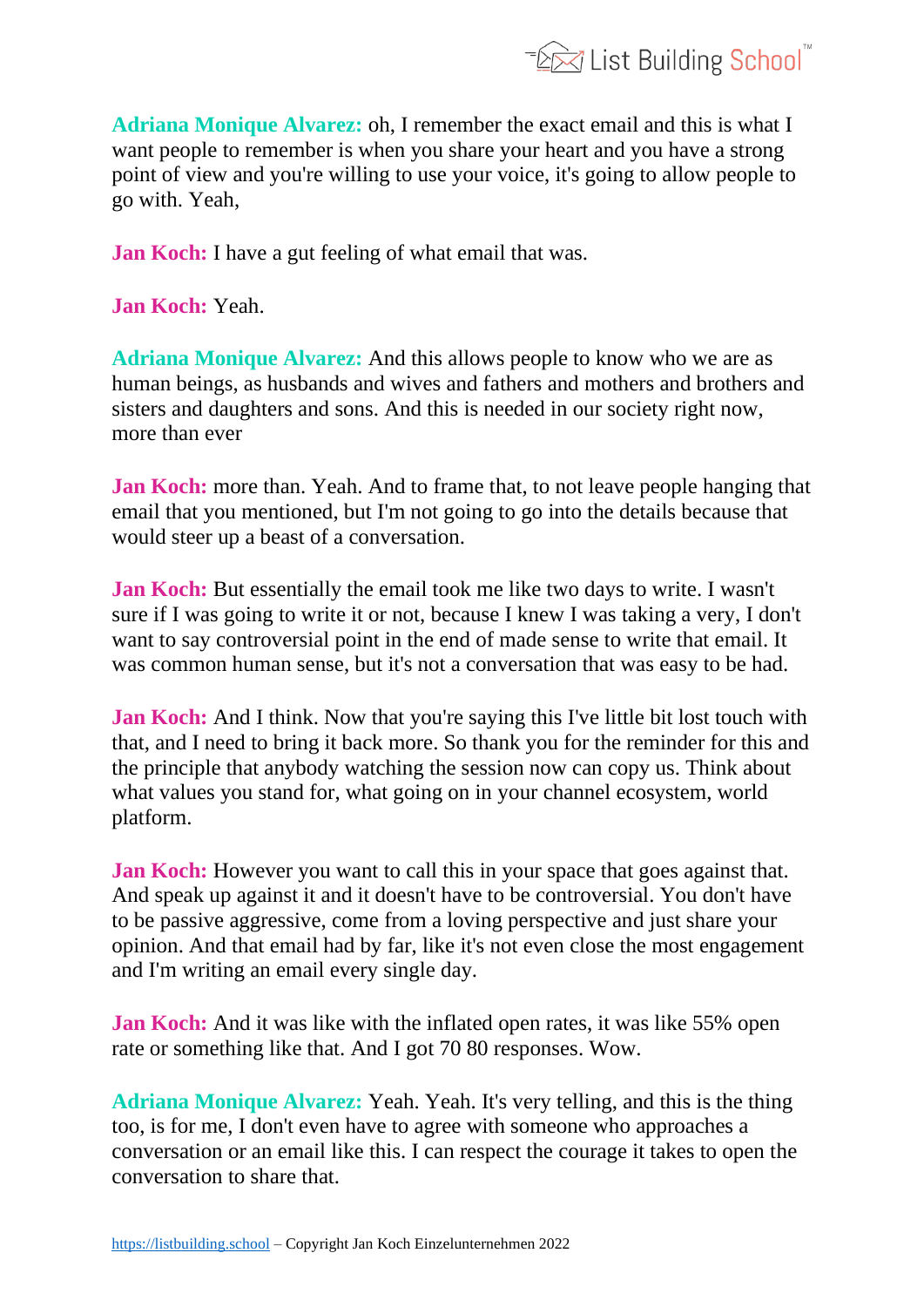

**Adriana Monique Alvarez:** And so this is also what I look for. I'm looking for the brave ones. I always want to stand with the brave.

**Jan Koch:** Yeah, and this is coming back to one of the most human fundamental needs that you've just bring up. It's this feeling of connectedness and this feeling of being powerful. So if you're telling stories that empower your audience and that, let them see, Hey, I've been through this.

**Jan Koch:** You can go through this just as one example. That is how you thrive. So coming back to your approach on emails, You've written the email body. Now, do you write the subject line first or do you write the body first?

**Adriana Monique Alvarez:** I often don't have the subject line until after I write it. Every now and then it will come first, but not often.

**Adriana Monique Alvarez:** And when I write it, I read it back to myself out loud because one of my litmus tests is I want to see if I feel something. If I don't feel something, they probably won't feel anything either. And I want my audience to feel something. I want it to create an emotional connection that stirs something inside of them.

**Adriana Monique Alvarez:** And you said this, but I just want to underscore it is where do I send an email? I always want them to know I'm on their side. We are on the same side. I'm championing them. I believe in them. I am happy to stand by them. Create solutions for them, opportunities for them. It's never you don't know what you're doing, and if you don't have me in your life, And business you're going to fail it.

**Adriana Monique Alvarez:** I don't have that type of approach. I don't speak down to my audience. And I think this is really key. That tone is everything. And when we read it back to ourselves, we can catch anywhere where it dips or I didn't really mean it that way. And it actually allows me to get the impact of the email as similar as I can, as it will be to them when they receive it.

**Jan Koch:** Yeah. And that comes back to the point that you made earlier. It's not. Want to do amongst 500 to dues. It is something that needs deliberate time. You cannot write an email with this process in 30 minutes, it's not working, but then the results you get, if you spend an hour or two hours on an email extraordinary.

**Jan Koch:** If you follow this process.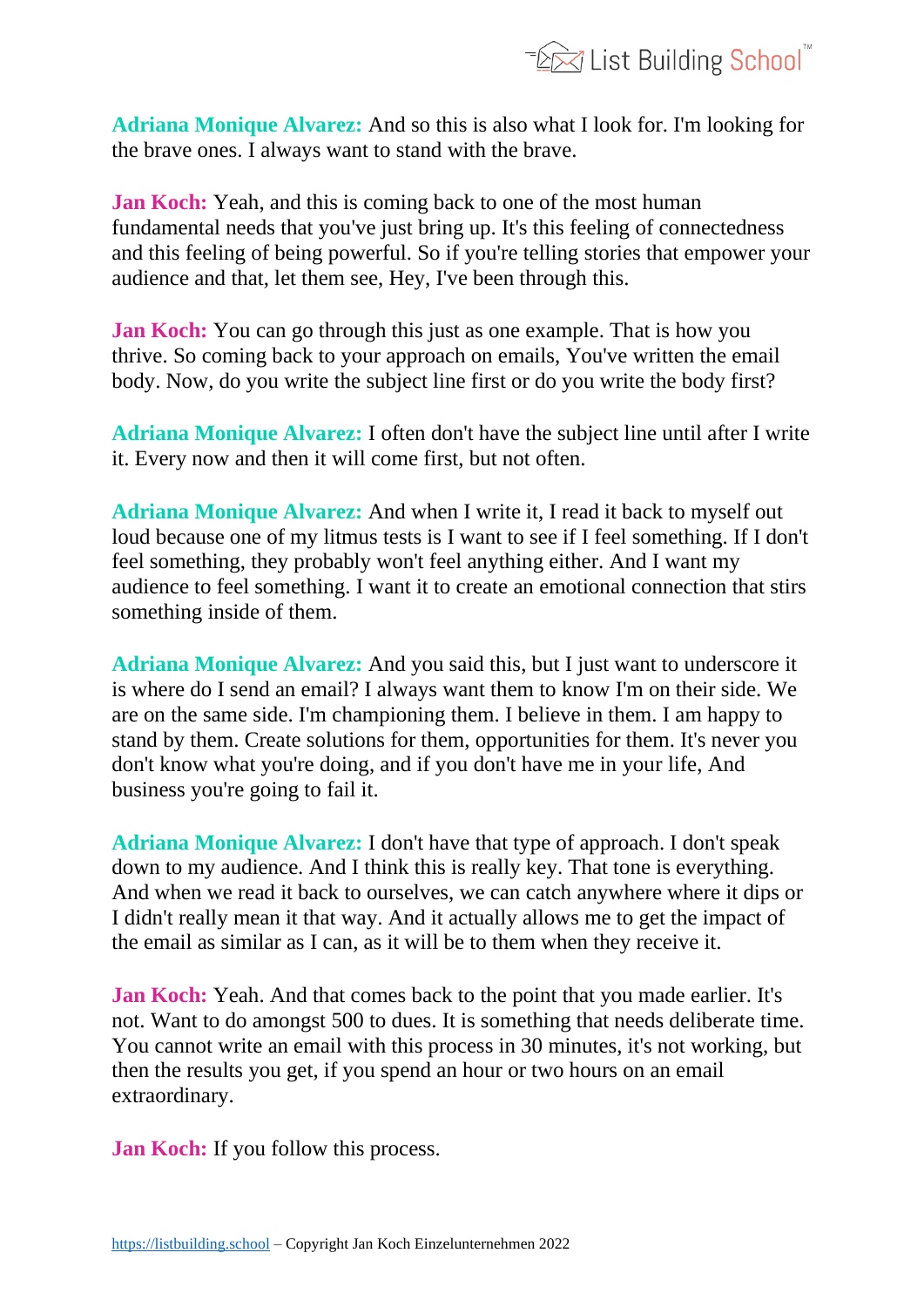

**Adriana Monique Alvarez:** Absolutely. It's one of those cases, I know that we like to achieve so much, but sometimes we have to go slow to go fast. Yeah. I actually experiment a lot with email marketing, like our latest book. I did not use a lot of my other strategies. I've used social media a lot, and I didn't in this case and I sold a hundred percent of the spots through email and I didn't do any sales calls for it.

**Adriana Monique Alvarez:** People simply click the link and registered.

**Jan Koch:** Wow. That is like sales calls on my main bread and butter right now. So that is insanely good. And then one thing coming back to what you've said is that you'd have to stay true to your voice instead of following some form of formula or best practices while we're on the topic of sales calls.

**Jan Koch:** I had two calls this week where I said to myself, I'm somebody who uses myself as a Guinea pig quite a bit. I try to test a lot of things and yeah. I on those two calls, I paid the price for it. So I said when I went through this training, they had this super fences sales script structure, and it all made sense.

**Jan Koch:** It was all like, yeah. I could see myself going through the script feeling. So that was my first test of, can I try this or wouldn't I try this it's similar with email marketing. It's can I write an email in this tone or should I back off and follow my gut feeling with that? And then on the course, I went through the sales script.

**Jan Koch:** I tweaked it a bit and horrible. Horrible. And I failed that on the call that it was off and I kept going edit because there is this thing that I want to point out. I'm getting somewhere with this. When you're learning something new and storytelling and email might well be new for many people watching this, instead of having this process laid out there is this thing of not being comfortable doing it.

**Jan Koch:** And you have to know, is it a gut feeling that says. You've just never done this before. I don't want you to do this stick with what you know that you have to push through in order to grow the comfort zone, or is it a gut feeling that says, dude, you really know this is wrong. Why are you trying this? And that is why I went with it, say a script and two, because I wanted to see if it's a gut feeling for my comfort zone or if this really is off.

**Adriana Monique Alvarez:** And that's part of it, right? We have to experiment a lot. I find that if I'm not in the lab blowing stuff up, I'm probably not going to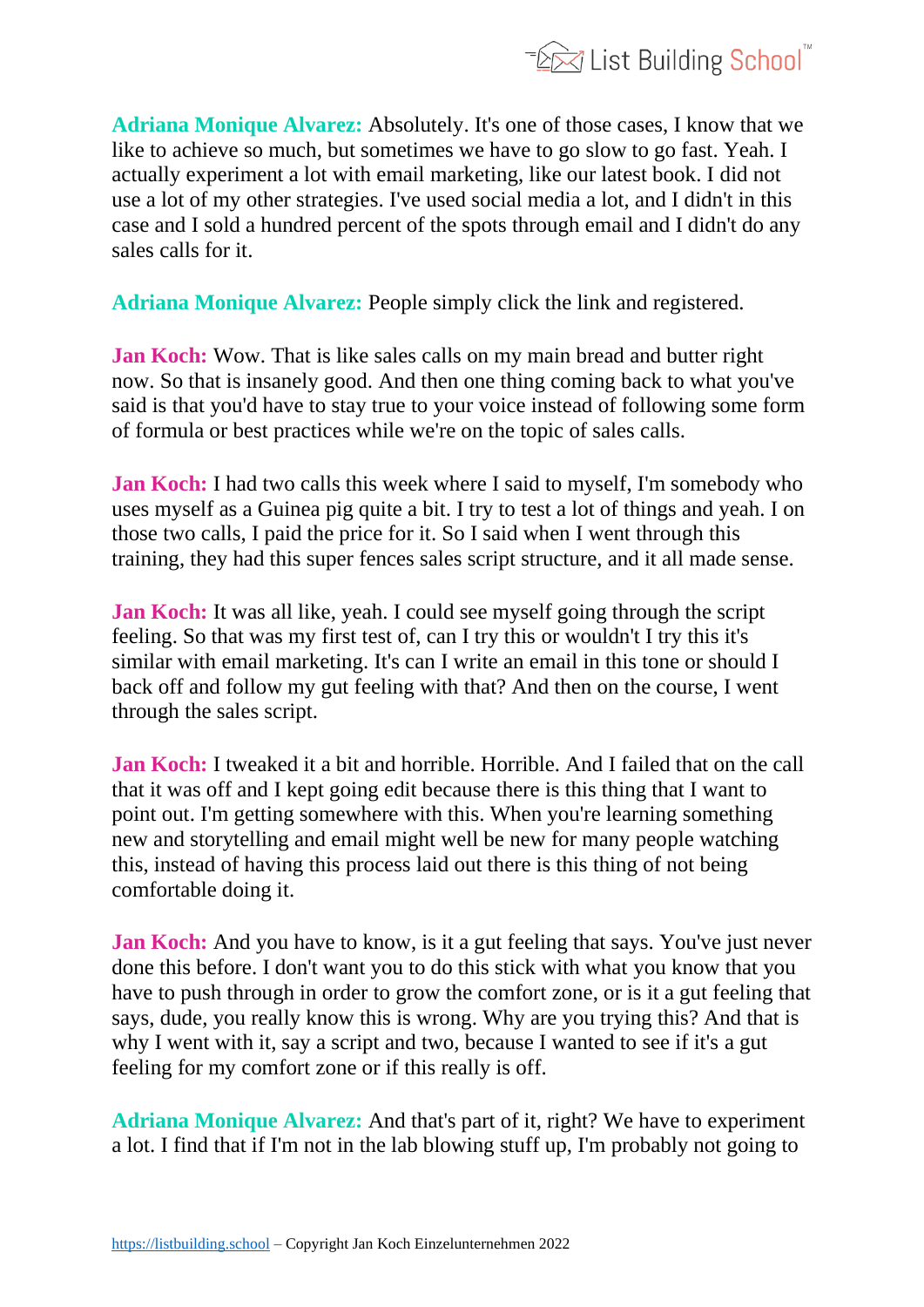

figure it out. And this is what honestly holds a lot of people back. They're afraid to blow two sales calls. However you now know something. And it's worth it.

**Adriana Monique Alvarez:** It's absolutely. And think the same can be true of storytelling. People might be concerned about telling a story and trying to figure out how that's going to get them, the result that they want, but without trying it. And actually, I will tell you, when you commit to storytelling on a regular basis, even if it's one email a week, you actually begin to tap into parts of yourself that you didn't realize you.

**Adriana Monique Alvarez:** And you're coming from a much broader holistic place versus this is just me wearing the hat of business, woman and CEO. I actually come with all of me, which allows them to receive on a wider scale and larger spectrum as well. And the thing I want to say about storytelling. Anyone can do it and kids are the best.

**Adriana Monique Alvarez:** So sometimes we actually have to take ourselves down from this, like I'm an expert in all of these things to a more simplistic view and approach. And my main thing was storytelling. What I'd encourage people to do is make sure you bring in enough details so that. They could imagine where you're at and where you're experiencing and what that smelled and felt like.

**Adriana Monique Alvarez:** And so the more sensory you bring into it, the better it is. And some people find that when they're storytelling, if they write to music, it really helps them tap into that.

**Jan Koch:** I love it. Yeah. And you've just sparked an idea for my next email. I write this tonight. And that is going to be an email about a walk that I had with my family over the weekend.

**Jan Koch:** We went to a nearby forest and we took our silver lab with us and my daughter and stuff like that. It was the most splendid time. It was like two hours of just enjoying life. And. I can already see how I would tie that out, how I would tie that into the business aspect, but I probably don't need to.

**Jan Koch:** And that's the most beautiful thing from this conversation. It's like the question I wanted to ask what to write about, and you've just answered that in directly with the question. It's thing about what makes you happy and share that with the world. That's an, in an essence, that's what builds connections.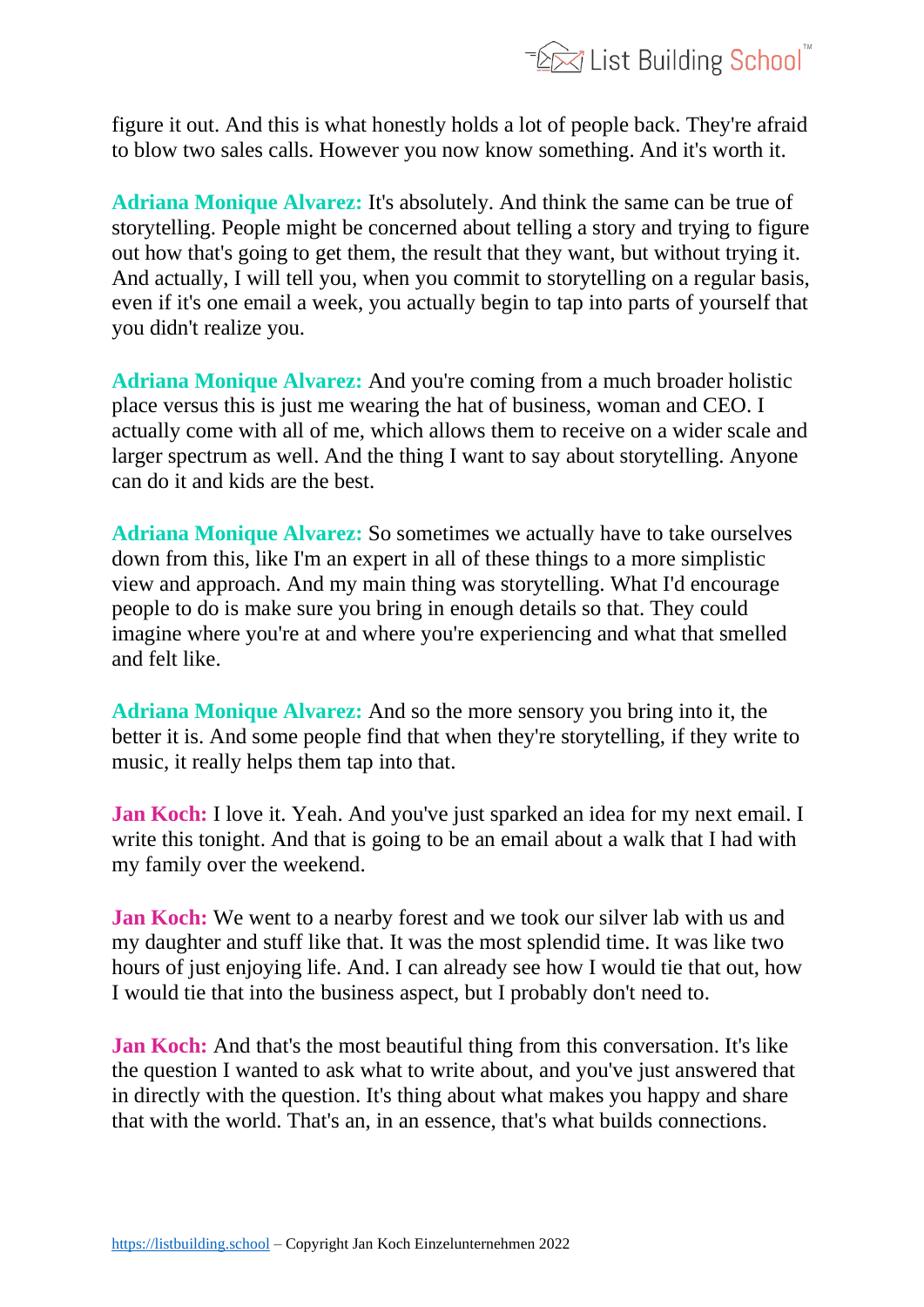

**Adriana Monique Alvarez:** Absolutely. And I would say right now where people are, they are feeling the effects of the last two years. I can see it. I can feel it. I know it. And that's exactly what I do. What you said. I think about I, what I do is I do this actually every day I do a highlight reel of my. What were the best parts of this day?

**Adriana Monique Alvarez:** I might write them in my phone. I might write it on a sticky note. And then when I get to the week, I can do a highlight reel of the week and I actually want to pass on and share the most joyful blissful. You got it right there that's what's worth passing on. That's really, what's worth sharing because.

**Adriana Monique Alvarez:** It's contagious. Joy is contagious and people are going to not only enjoy it, they're going to connect. And you're actually going to remind them of something sweet that happened in their week. And that's what this is all about because of my audience is in a good place and I'm in a good place. Guess what happens?

**Adriana Monique Alvarez:** Good things happen. Yeah. That's what we want to cultivate. We want to encourage and you said something too. I have learned in the last two years, I don't want to partner with, I don't want to work with people who don't know how to enjoy life, who don't know how to value their family. If we haven't learned that in the last two years, then this is somebody that, their head's a little too hard for,

**Jan Koch:** so totally off.

**Jan Koch:** Yeah. For many people, at least. If they are enjoying life, that's great. And there will be people who resonate with it. But I agree with you. And I think that is. I have a conversation about it on Facebook right now, yesterday, I posted about this EU thing with Facebook and people said, oh great.

**Jan Koch:** Facebook is going away. And life will be so much better. And all these conversations happening now where it becomes clear how fed up people are with the situation. And everybody needs a bit of a. In their days right now. And that's totally it. So when we come back to your email newsletter, let's say we put ourselves in our shoes, somebody who has, let's say 500 people on their email list, they discourage it because it's only 500 people, which we said it's 500 human beings.

**Jan Koch:** So write the damn email. And then if you haven't written an email and let's say six months, because you put it off for so long, You cannot have big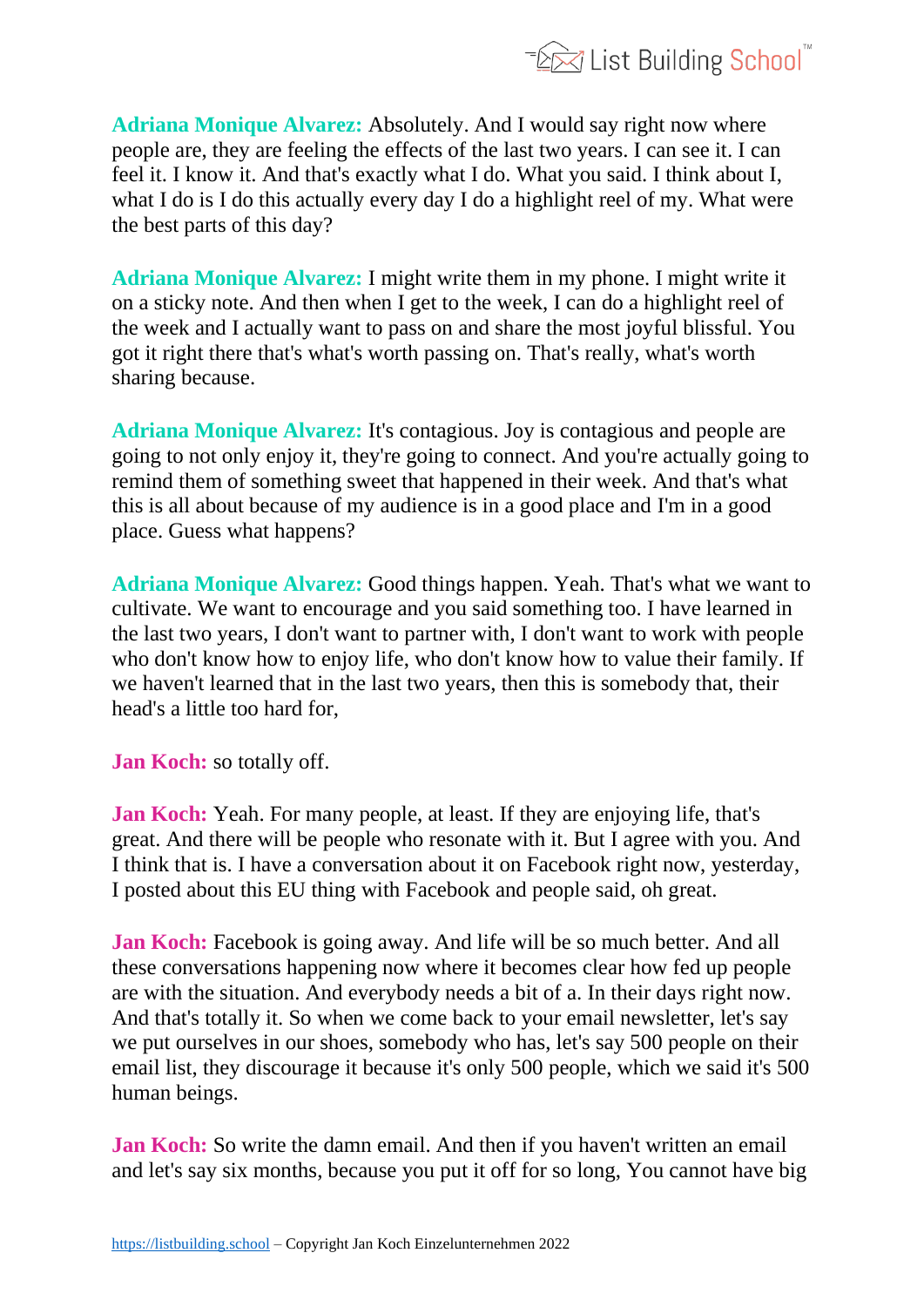

expectations. You cannot expect an open rate of let's say 200 or 500 open that email and respond to you. So how do you make sure that you stay edit without seeing immediate results?

**Adriana Monique Alvarez:** This is a good question. So whether it's my approach to email marketing, or when I first started doing live video, I did 90 consecutive days. What I tell people is, do not continue because of the results you get or don't get continue because you made the commitment continue because you are dedicated in growing yourself.

**Adriana Monique Alvarez:** So before I have an expectation of someone else or of my audience, I first ask, am I making good on my commitments? Am I the type of person who has earned their respect? And am I really willing? To stick with us so that I can grow as a person and as a business woman. And that's really the questions that matter.

**Adriana Monique Alvarez:** It's not about nobody responded so forget this. I'm not going to do it anymore. And we can apply this to lots of things, right? It's no, I committed that. I'm going to stay in touch with my list and I'm just doing it. People ask me how long do you do that? How long would you be willing to do that for?

**Adriana Monique Alvarez:** And my answer is always the same.

**Jan Koch:** Yeah, I love it. I love it. It's all about, and that is a very healthy perspective for many things, business, not just email marketing, it's like what you said earlier comes back. It's entrepreneurship sinks you, if you don't know why you do it, and if you don't detach from the results that you get straight away, it will kill you.

**Jan Koch:** Literally. And if you just do it from a personal perspective and tick that box, I've written an email this week and I've learned this, that, and the other thing about it. And what I like to do these days is I try different topics. And then I see what works and what doesn't work. And I try to emotionally detach myself from that.

**Jan Koch:** And I just see it as data when I know something doesn't work. Okay. Don't touch this.

**Adriana Monique Alvarez:** Exactly. That's it. It's all it is. It's just, I'm looking at the data and I'm letting it inform me. I don't, it doesn't matter to me if they want more of this or more of that, but I'm going to look and I'm going to listen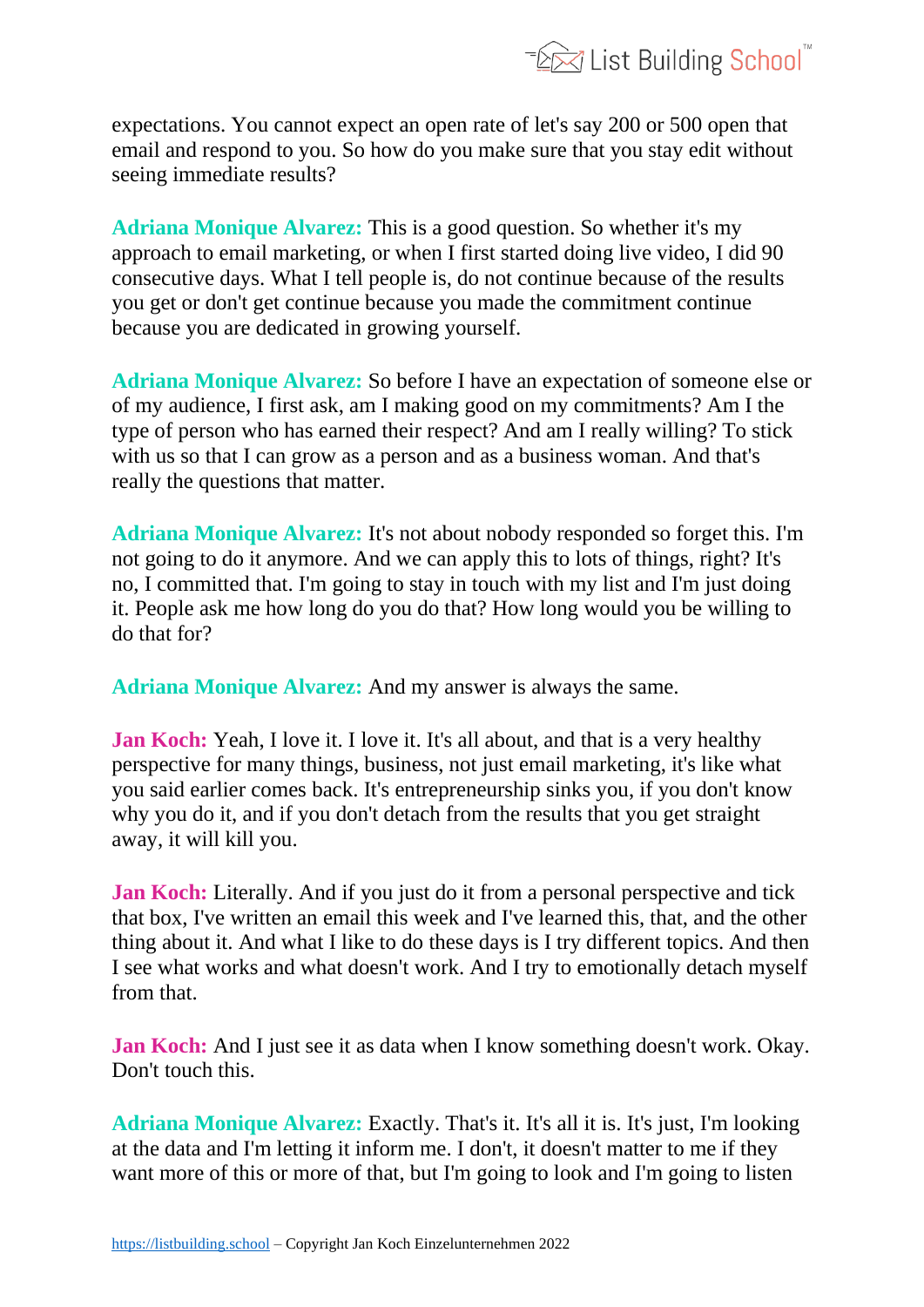and I'll respond because that's what you do when you care about the people around you.

**Adriana Monique Alvarez:** That's what you do when you care about the relationships.

**Jan Koch:** Yeah, how do we build up so much confidence in the power of human relationships that we ignore? The fact that we don't have a strategy to put an ROI on email.

**Adriana Monique Alvarez:** You have touched on it already. And this really is the inner game. This is the conversations that are going on in our head.

**Adriana Monique Alvarez:** And what I tell people is this, when I started my business is when I really understood. The importance of me being my biggest fan, my biggest backer and my biggest cheerleader and your a value cannot be connected. To the amount of money you make, can't be connected to the actions people take or don't take in your business.

**Adriana Monique Alvarez:** So what this requires is on a daily basis, what are you doing to remind yourself of how amazing you are? My husband. He often talks that he loves baseball and one of his favorite baseball players, when he would strike out, he would audibly out loud, say, You're still the best Ricky. And we use this in our house.

**Adriana Monique Alvarez:** We use this in our business, right? Every single day, I say you're the best. You're doing your best. And you're the best. You're the best at being. And never forget that it doesn't matter if someone can appreciate it or not, it doesn't make it any less true. So we've got to find the daily actions that build us up as human beings and also notice the things and the people that take you down.

**Adriana Monique Alvarez:** And you must be incredibly diligent about minimizing those aspects.

**Jan Koch:** Strong very strong. I have a personal history with this stuff, which comes back to storytelling. First of all, when I started in 20 12, 20 13 I wasn't nearly as good in English as I did. So for the past, let's say six years, I told myself I can storytell because I'm German and I'm doing everything in English.

**Jan Koch:** And we find all sorts of these funny reasons why we cannot do something. And that is, I think, not to get too into the weeds here, but I think it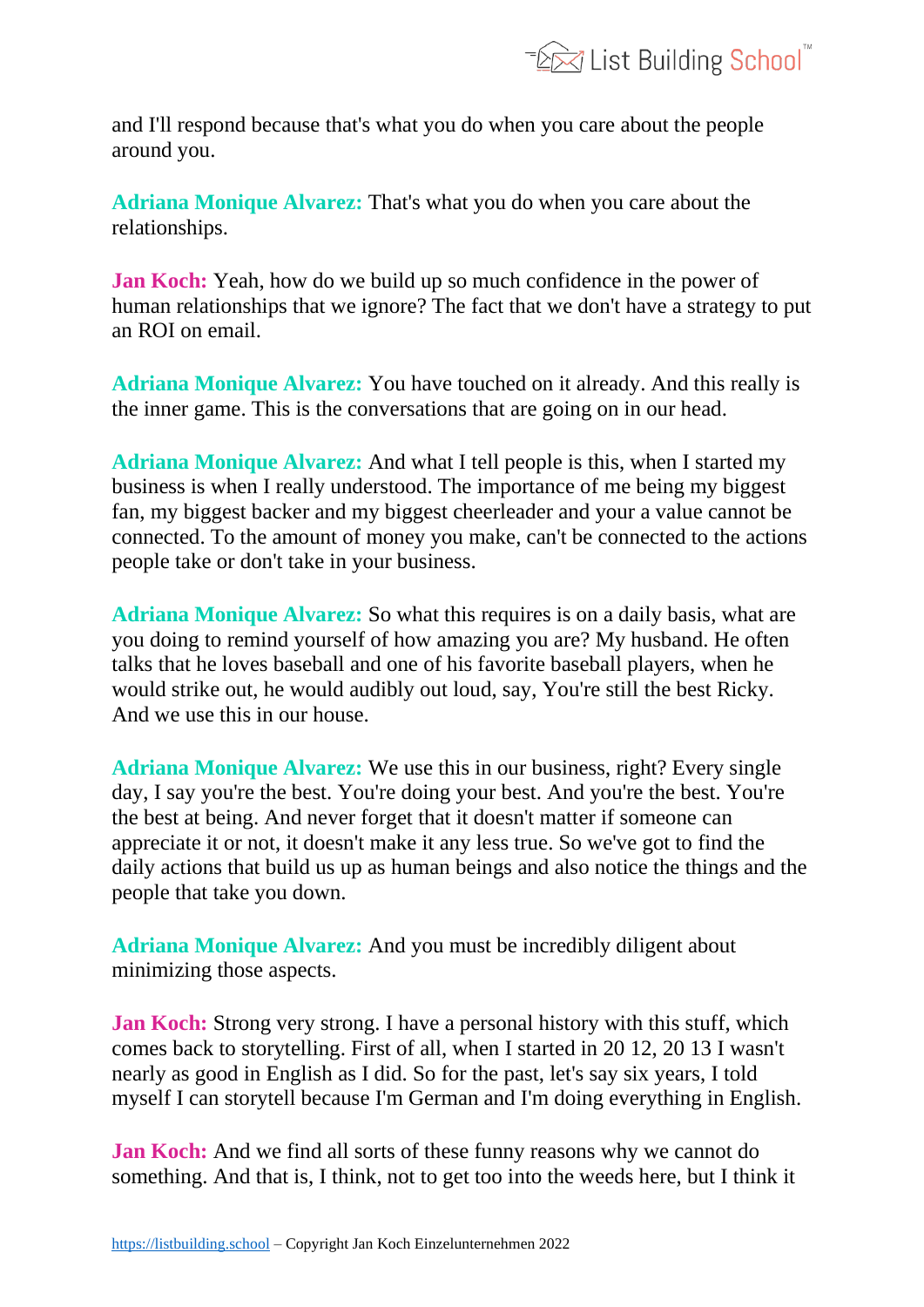

is part of the culture that we live in because it's not okay to be your biggest fan. You come off as arrogant and you come off as cocky and there is.

**Jan Koch:** Distinction. I had very hard time pulling out of a conversation on Facebook yesterday, where there was a thread about people complaining about capitalism and riches, getting rich and poor are getting poorer. And my only response, and then I closed, it was be careful to not use complaining as an excuse to not go after your goals.

**Jan Koch:** And then the next line was. If you don't feel great right now, that's okay. We've all been in that plot and it's okay to be in a hard position complaining won't make you feel better. And with that, I closed it. And I'm not going back to that because of the negativity aspect that you said. And I think that is something we have to internalize very deeply a morning routine.

**Jan Koch:** That for me, that works and it's different for everybody. And that allows me to stay positive no matter what happens in business and life. And even no matter what my wife thinks of me, no matter what my daughter thinks of me, you have to be so diligent with this, that it's only you impacting decisions and impacting feelings

**Adriana Monique Alvarez:** a hundred percent.

**Adriana Monique Alvarez:** It is the truth. It's EV even the people, especially the people I care about most, I first have to be right with my. And this is what we have to continuously come back to, like you said, figure out what your daily ritual or routine is. But it's not negotiable. It's not an extra or a bonus.

**Adriana Monique Alvarez:** You literally won't have longevity without it.

**Jan Koch:** It's been, I didn't see coming for this conversation, but I love every minute of it. And let me try to weave back to email marketing with this, but I think there is really rather straightforward way to do that. And that is storytelling is a non-negotiable to pick up on what you said, and it is this point in that email.

**Jan Koch:** Isn't that. And we could spin this to email. We can spend this to social marketing, to blogging, to video, no matter what, if you don't share, what's moving you, you will be out of business sooner than later.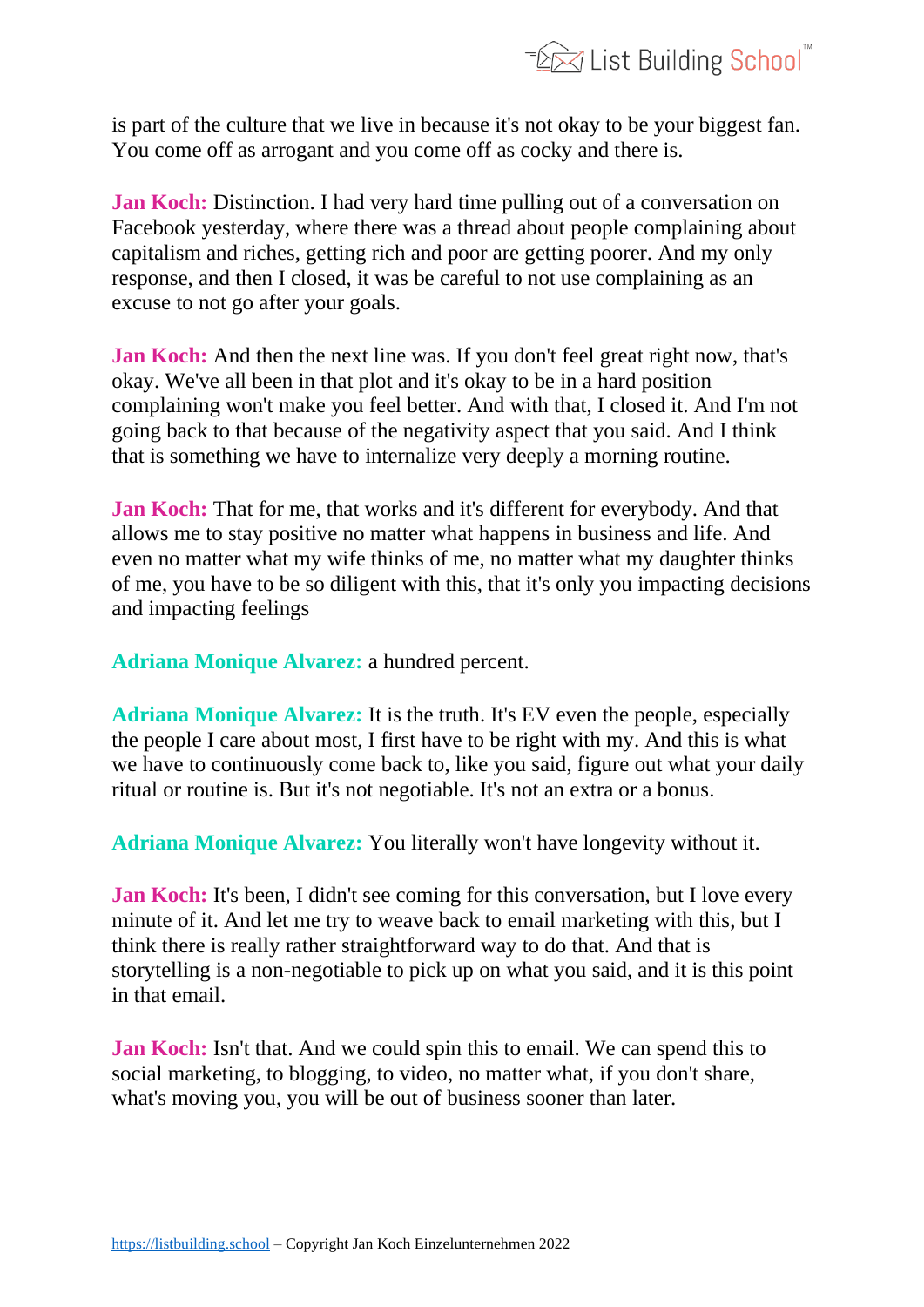**Adriana Monique Alvarez:** It's true. I recently left a private client of a boxer message and she was, upset about social media and engagement in this, that, and the other.

**Adriana Monique Alvarez:** And I said, all of that is irrelevant. Are you telling your most powerful stories every day or aren't you? That's all I want to know. And that's all we have to look at. It's easy to think. It's all this it's right here. I actually am in full control of myself. My attitude, my words, my life and my business, and the sooner I take full ownership of that, then the better I am at connecting and cultivating and inviting people in and creating amazing experiences for everyone who wants to come along for the ride.

**Jan Koch:** Yeah. Yeah, that is I'm so glad you brought this up. I didn't, I wouldn't have thought about that angle. It's like we, we think on this birding school, it's about email marketing and it's a siloed view on email marketing, but of course it's not, when it comes to the business perspective, you have to.

**Jan Koch:** I understand people are watching from the sidelines. They read your emails, they see what you do on social. They never get in touch with you. If they don't connect with you, just from the content that you put out, without even speaking to you, they make the decision just as we judge books by their covers, they make the decisions.

**Jan Koch:** And if those stories aren't coherent, and if you're not painting a picture that resonates with your audience. Yeah,

**Adriana Monique Alvarez:** absolutely. And I know it's easy to think that we have to be more like someone else. And if I could just do it, like they do it, I could have their success, but

**Jan Koch:** at truth in the beginning. Yes, exactly.

**Adriana Monique Alvarez:** And the thing is like the only thing I can really nail is being. And that's why I just always come back to, and that's why I invite people to come back to, it's going to be really hard to pull off being someone else, but you can always be yourself.

**Jan Koch:** Yeah. So to wrap up this conversation, we already at 38 minutes, unfortunately let's go a little bit more into the hands on stuff to not leave people hanging, to give people something they can implement straight away.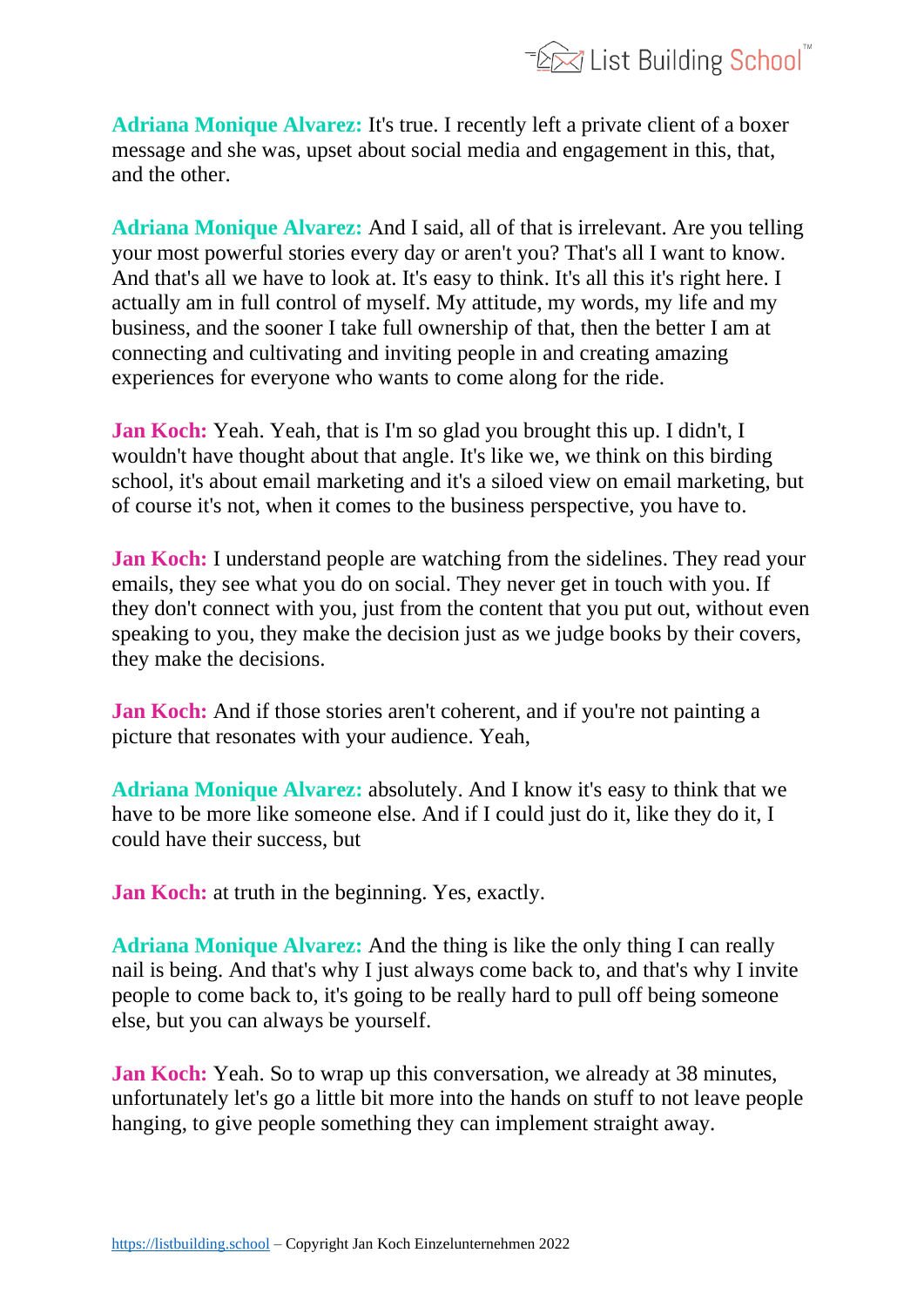

**Jan Koch:** Let's say somebody is, wants to write the next email using what we've spoken about with storytelling, being themselves, not worrying about the business first. How do they get the mindset in the right space before even writing the email? And then what should they do to get that email?

**Adriana Monique Alvarez:** Okay, so let's go through a little checklist.

**Adriana Monique Alvarez:** Okay. So I go sit by the fireplace in my house because it's just comforting. It's comfortable. I always have a cup of tea. So for me every time I write, whether it's a book or an email, I have a tea or a snack. I'm a very I'm a foodie. And so it puts me in a happy place. So what puts you in a happy place?

**Adriana Monique Alvarez:** This is all you need to know. You want to put yourself there. The second thing I do is I literally set the timer, maybe just five, six minutes. I use a pen and paper first before I type, because when we use the hand to write and we give ourselves a few minutes, we are not structuring anything. We're literally just free write.

**Adriana Monique Alvarez:** So you can start with a good question. What was the best moment in my week, or what's the most important thing? I'd like my audience to know something like that. Just to get you rolling free, for those five, six minutes. And then I looked through and I kind of circle or underline like, oh, that's, that was the, that was it right there.

**Adriana Monique Alvarez:** And then I can say, okay, now I'm ready to write it. And then I read it out. See if there's any minor tweaks, see what needs to be changed. And then I asked myself, does it make sense to invite them into something? Does it make sense to ask them to do something or is this a time that I really just want them to let me know if they felt me, if they heard me, if they're in agreement.

**Adriana Monique Alvarez:** And so then that's how I determined the call to action. I then I go to type. And actually from that point, then it just goes into the queue. I, this is a key thing. Don't overthink it. Don't over edit it and don't go back and delete it because you're like, this is uncomfortable, just let it roll.

**Jan Koch:** And speaking about the queue, how many emails in advance do you do your work?

**Adriana Monique Alvarez:** I will tell you, I am a person that I don't do it like the most I can do is on that Sunday, maybe two or three messages will come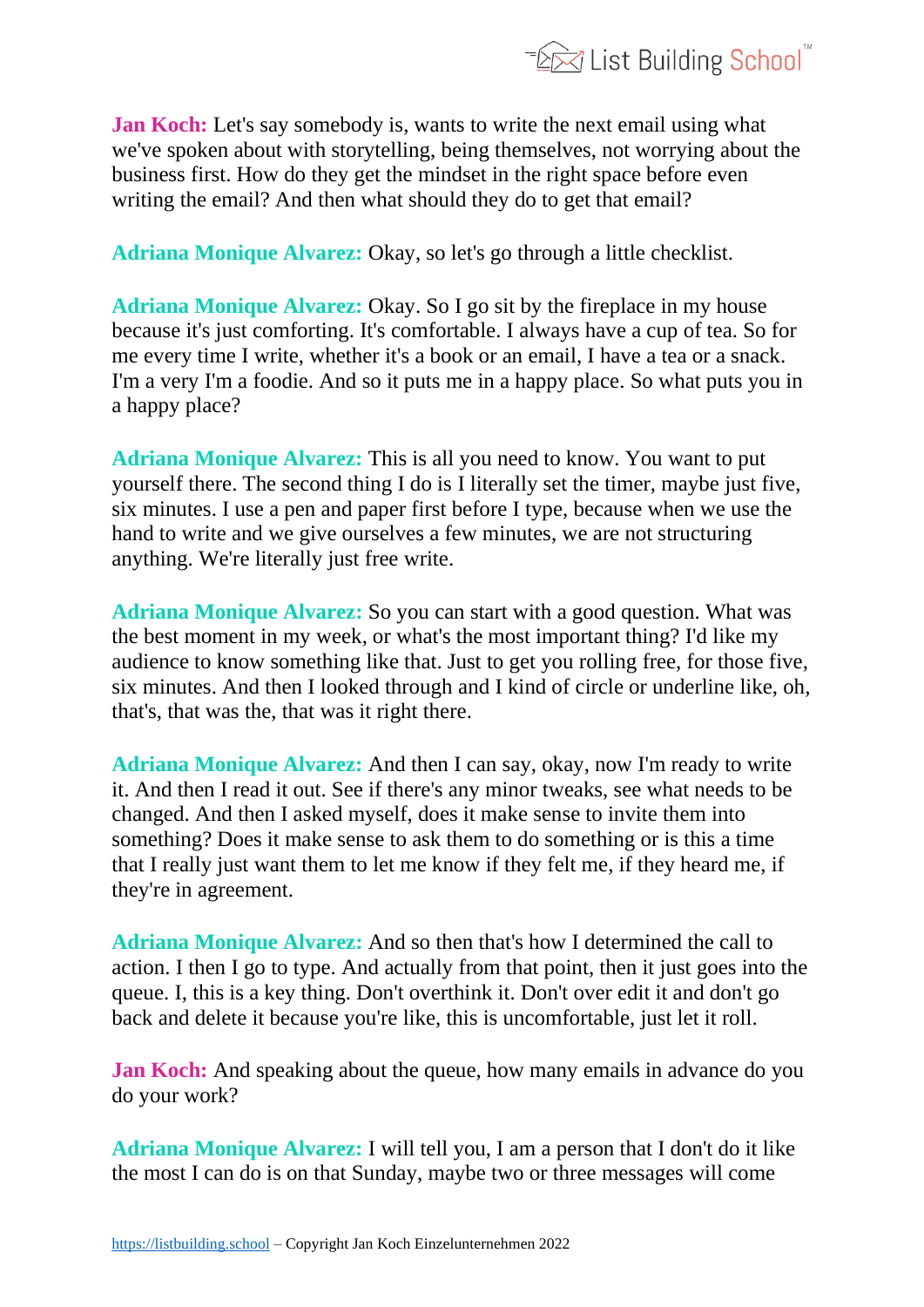

and maybe I have a few different lists. But I'm not a far in advance. I've never been able to create content or social media content, like for the whole month or emails, because I am inspired by my day to day life.

**Adriana Monique Alvarez:** Yeah, I'm inspired by my clients. So I actually, I call it fresh manna when people receive an email from me it's because that inspiration came in a very recent timeframe,

**Jan Koch:** makes a lot of sense, Ariana. I'm very happy that first of all, we got to connect and then that you are a speaker at this event.

**Jan Koch:** Thank you so much for taking the.

**Adriana Monique Alvarez:** I appreciate you having me and for having this conversation, because we can create so much good in the world. If we're willing to sit down and have a conversation in this case, to our lists, like they matter because they always do.

**Jan Koch:** That was an amazing conversation.

**Jan Koch:** Thank you so much. That was really good. I have one more ask before I let you go. I would love to put you on full screen mode. And just say 30 seconds. Hey, I'm Ariana. We just recorded a session for list building school, the name of the summit. We spoke about storytelling, emotional connection, something like that.

**Jan Koch:** Come over and join you studying below. Okay. Awesome. And when you are on full screen, you won't hear me. You won't see me anymore. So feel free to start whenever you're ready and then wave at me when you're finished.

**Adriana Monique Alvarez:** Hi, I'm Adriana, Monique Alvarez. And I just finished my interview with Yon for the list building school summit. We were talking about storytelling, how to emotionally connect, how to invite people into your world and how to use your everyday life as inspiration. I invite you to come over and check out the session.

**Adriana Monique Alvarez:** You're absolutely going to glean something powerful and inspiring for your next email.